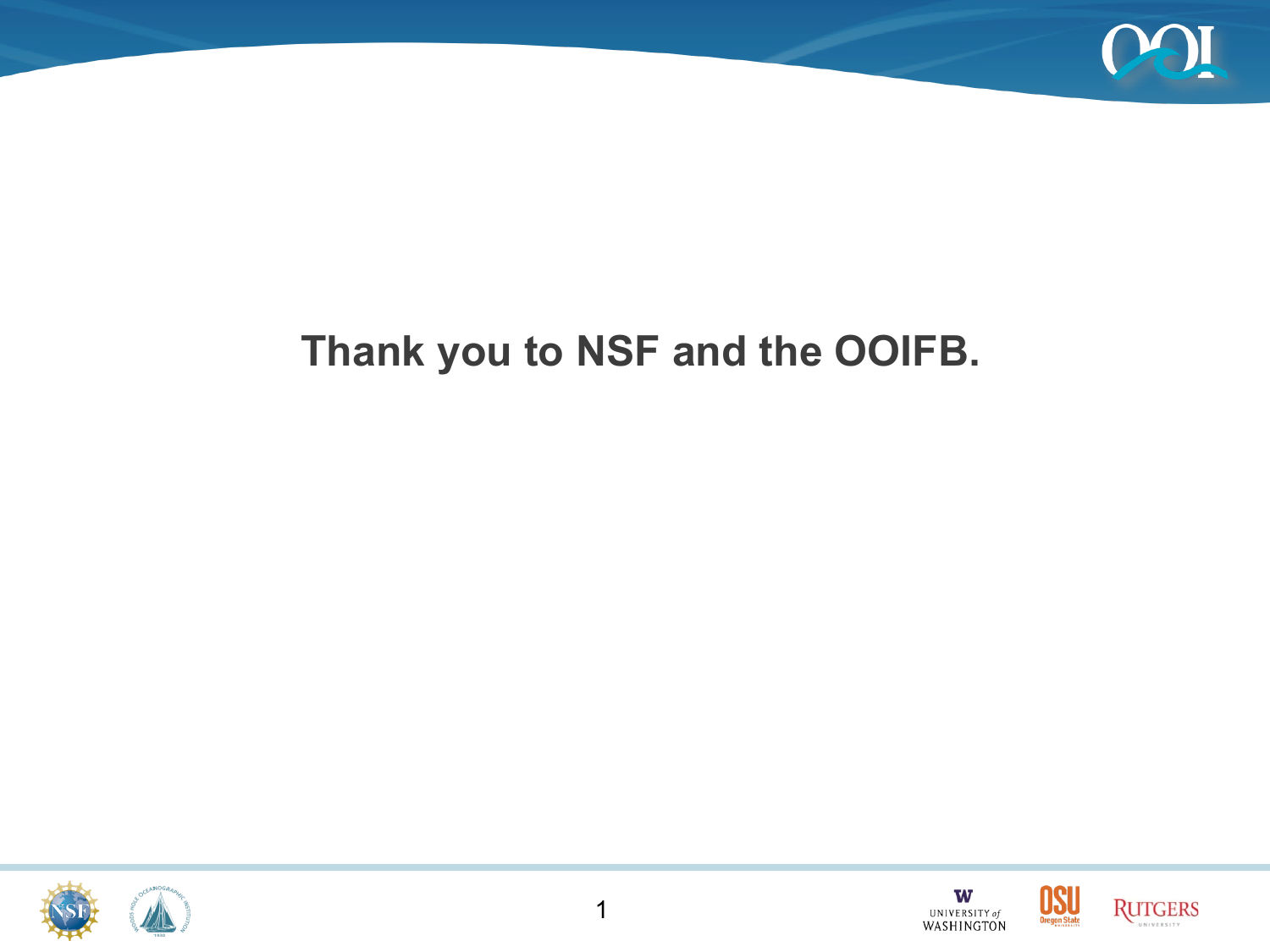

# **OOI Transition**

- **Completed activities:** 
	- Established Program Management Office at WHOI
	- Annual Work Plan
	- Cost Estimating Plan
	- Re-assignment of Leases
	- Assumption of Custody
	- Configuration Management / Document Management
	- Environmental Health & Safety Plan
	- Compliance with Environmental Statutes, Laws & Regulations Plan
	- Refresh Configuration Management Plan 1000-00000\_CMP
	- Refresh Property Management Plan
	- Refresh 1001-00001\_Permit\_Plan
	- Refresh 1102-00000\_Data\_Management\_Plan





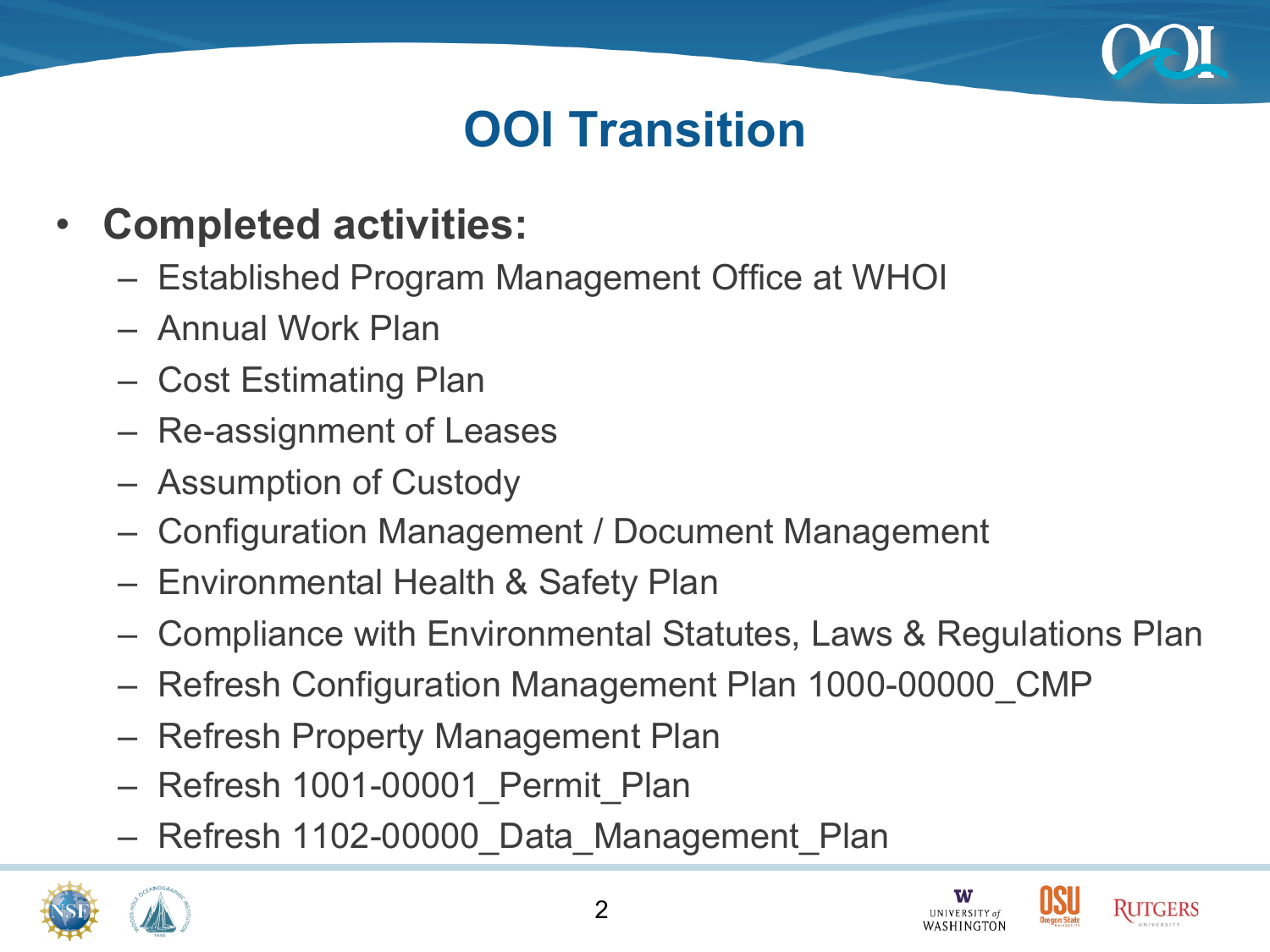

# **OOI Transition (continued)**

- **Completed activities (continued):**
	- Refresh 1102-00010\_Data\_Use\_Policy
	- Refresh 1102-00020\_Data\_User\_Terms\_Conditions
	- Business Systems Reviews
	- Transition Incumbent Agreement
	- Preliminary System Engineering Metrics
	- Pittock move
	- Signed Subawards
	- Business Systems Reviews
- **Pending activities** 
	- Final Configuration Management System Alternative to SAF to be selected by Nov 15





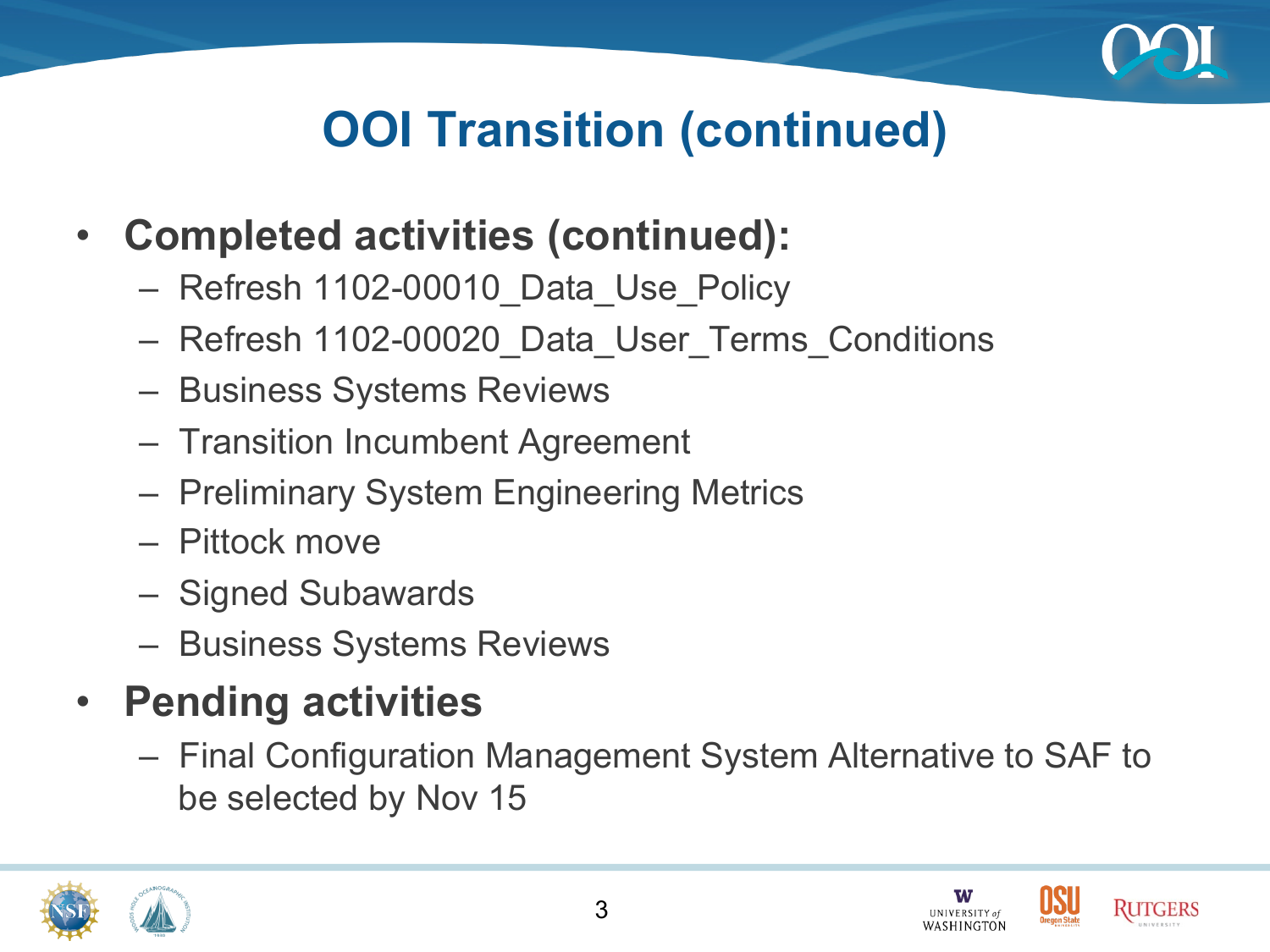

# **OOI 2.0: Mission and Goal**

### • **Mission:**

- Operation & Management of the OOI Arrays
- Cyberinfrastructure & Data Delivery
- Community Engagement

### • **Goal:**

OOI is recognized for its value to the community and for leadership in:

- data quality & delivery
- community engagement
- engineering
- **operations**





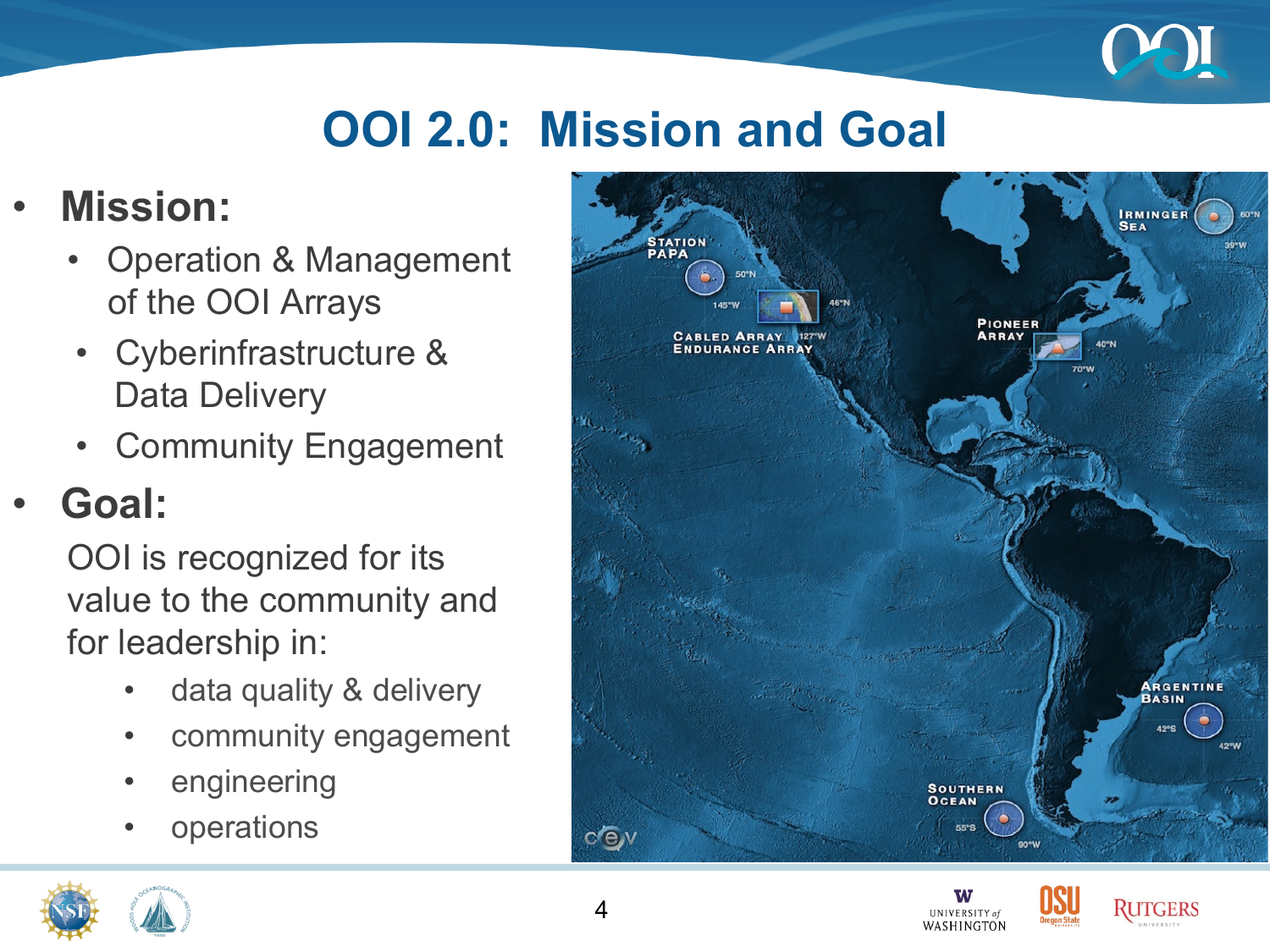

## **OOI 2.0: Organizational Structure**